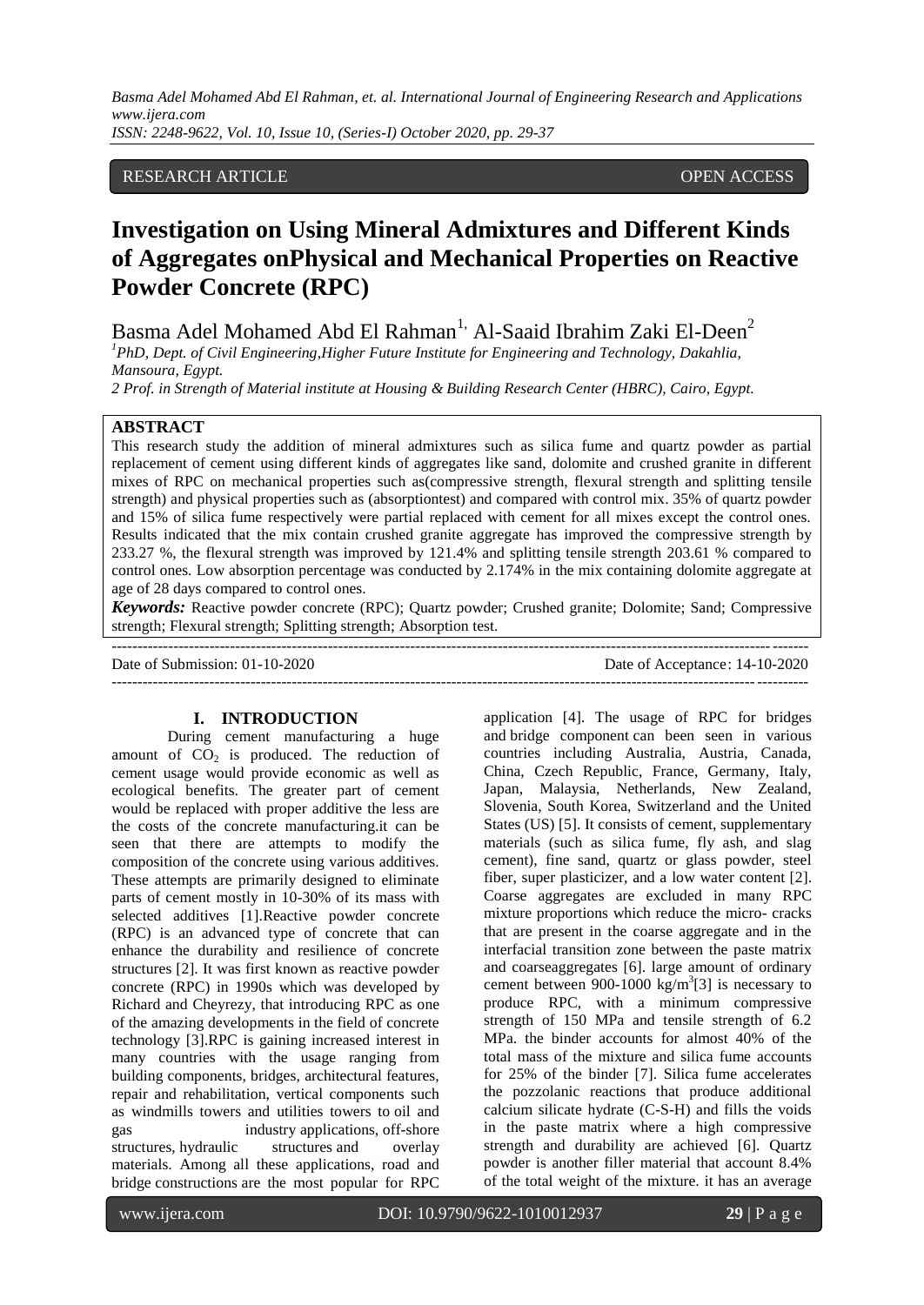*ISSN: 2248-9622, Vol. 10, Issue 10, (Series-I) October 2020, pp. 29-37*

diameter slightly less than the diameter of Portland cement, which enables this material to fill voids between sand, unhydrated cement particles, and the hydration products which create denser concrete matrix resulting in increasing the compressive strength and decrease the permeability [8]. AnnaGalińskaetal. (2017),replaced from 10% to 40% of the cement mass with quartz powder and it has been proved that it affects as an increasing value of the compressive strength after 7 and 28 days and it also affects the hydration process [9].In the scientific community, the innovative materials and methods aiming at extending the life-time of both existing and new structures is mandatory for the sustainability of the construction sector [10]. According to Ghafari et al. (2015), the partial replacement Portland cement by incorporating supplementary cementing materials (SCMs) can be practical to produce RPC with equivalent mechanical performance [11]. In this research, 35% of quartz powder and 15% of silica fume was replaced by weight of cement mass and different kinds of aggregates such as crushed granite, dolomite and coarse sand were added to RPC respectively where mechanical such as compressive strength, flexural strength and splitting tensile strength and physical properties such as absorption test were conducted and studied for each kind of aggregate.

#### **II. MATERIALS**

In this study, ordinary Portland cement, silica fume, coarse sand, crushed granite, crushed dolomite, quartz powder, Nano-Silica, superplasticizer and ordinary tap water were used for the development of RPC mix and for the entire tests. More specifically, the raw materials used in this study were described as follows: -

# 2.1. Portland cement

The cement used in this study was ordinary Portland cement(CEMI 52.5 N)fromEl-Arish Portland Cement Company. Testing cement was conducted according to (ESS4756-1/2013). Tables 1 and 2 illustrate physical and chemical properties of used cement respectively.

|--|

| <b>Properties</b>           | <b>Test results</b>  | Limits                 |
|-----------------------------|----------------------|------------------------|
| Specific gravity            | 3.15                 |                        |
| Initial setting time (min.) | 114 min.             | Not less than 45 min.  |
| Final setting time (min.)   | 240 min.             | Not more than 10 hours |
| Fineness of cement          | 0.04                 | Not more than 10%      |
| (sieve $No.170$ )           |                      |                        |
| Expansion of cement (mm)    | 2mm                  | Not more than 10mm.    |
| Compression strength of     | 2 days (MPa)= $23.3$ | Not less than 10 MPa   |
| standard mortar             | 28 days (MPa)=81.4   | > 52.5MPa              |
|                             |                      |                        |

**Table 2:** Chemical composition of Portland cement (CEM I 52.5N).

| <b>CEM I 52.5 N</b>            | Chemical analysis (%) | ESS 4756-1/2013              |
|--------------------------------|-----------------------|------------------------------|
| SiO <sub>3</sub>               | 22.43                 |                              |
| $Al_2O_3$                      | 4.82                  |                              |
| Fe <sub>2</sub> O <sub>3</sub> | 3.44                  |                              |
| CaO                            | 61.92                 |                              |
| MgO                            | 1.18                  |                              |
| SO <sub>3</sub>                | 2.45                  | $\leq$ 4.0% for 52.5 N and R |
| L.O.I.                         | 2.25                  |                              |
| Na <sub>2</sub> O              | 0.43                  |                              |
| $K_2O$                         | 0.24                  |                              |
| TiO <sub>2</sub>               | 0.47                  |                              |
| $P_2O_5$                       | 0.18                  |                              |
| $Mn_2O_3$                      | 0.06                  |                              |
| Total                          | 99.87                 |                              |
| Ins.Res.                       | 0.49                  | $\leq 5.0\%$                 |
| CI                             | 0.08                  | $\leq 0.10\%$                |
| $Na2O$ Eq                      | 0.60                  |                              |
| <b>LSF</b>                     | 0.85                  |                              |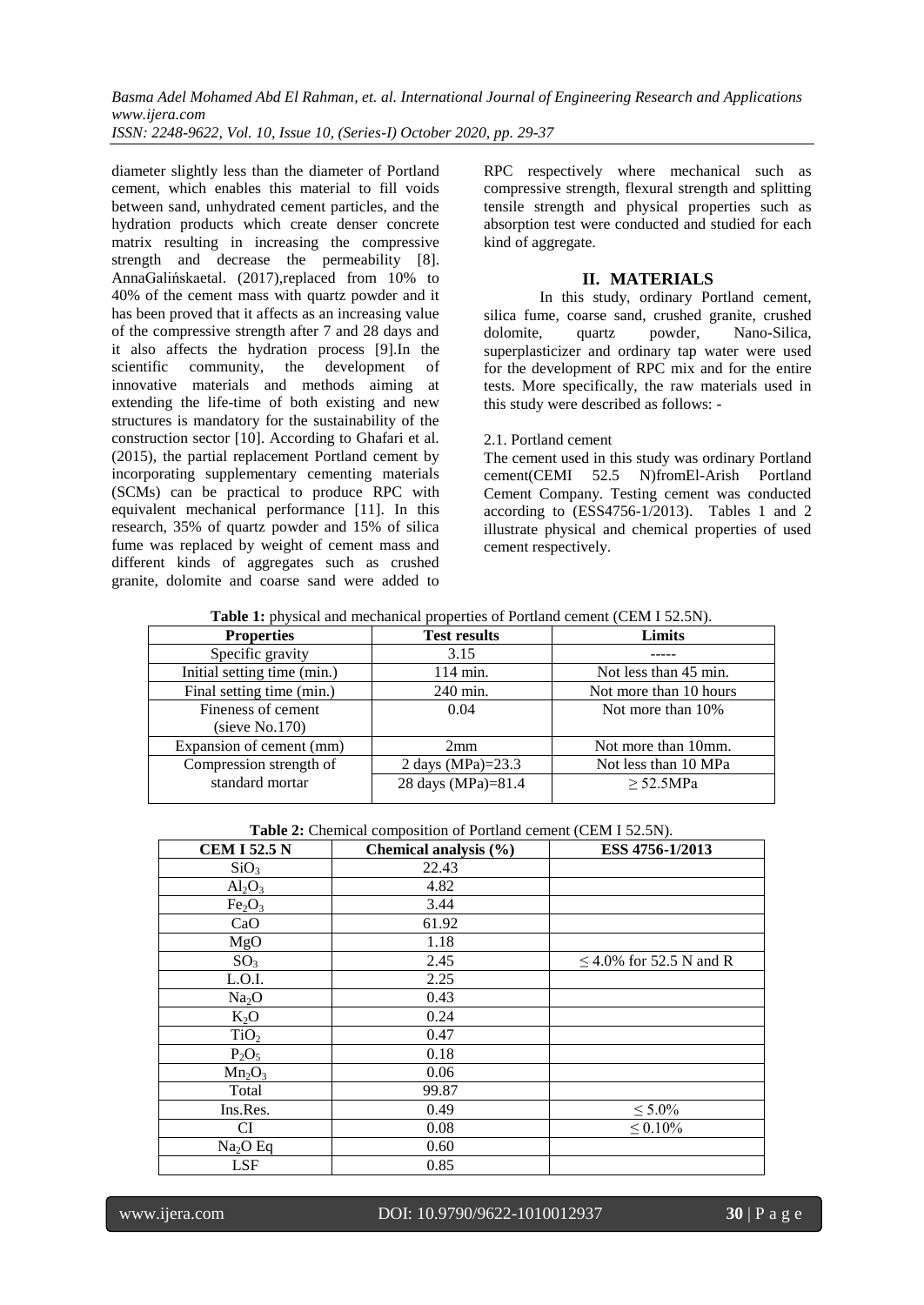*ISSN: 2248-9622, Vol. 10, Issue 10, (Series-I) October 2020, pp. 29-37*

|--|--|--|--|

# **2.2.Aggregates**

**2.2.1. Fine aggregate**

Locally available natural sand as fine aggregate was used in the preparation of all test specimens according to (ECP:203-2018). Physical properties of fine sand used for the entire mixtures is shown in table 3.

| <b>Table 3:</b> Physical properties of sand. |                     |                        |  |  |
|----------------------------------------------|---------------------|------------------------|--|--|
| <b>Properties</b>                            | <b>Test results</b> | Limits                 |  |  |
| Specific gravity                             | 2.5                 | 2.5                    |  |  |
| Absorption test $(\%)$                       | 1.523               | Not more than 2%       |  |  |
| Final setting time (min.)                    | 240 min.            | Not more than 10 hours |  |  |
| Clay and fine impurities (by weight%)        | 2.5                 | Not more than 3 %      |  |  |
| Fineness modulus                             |                     |                        |  |  |

#### **2.2.2. Coarse aggregate**

Locally available crushed granite and dolomite were usedas coarse aggregate according to (ECP: 203- 2018) in this research study. Tables 4 ,5 and 6 show

the chemical composition of crushed granite, dolomite and physical properties of each one respectively.

| Table (4): Chemical composition of crushed granite. |  |  |  |  |
|-----------------------------------------------------|--|--|--|--|
|-----------------------------------------------------|--|--|--|--|

| <b>Crushed granite</b> | Chemical analysis (%) |
|------------------------|-----------------------|
| Carbon (C)             |                       |
| Oxygen $(0)$           | 58.01                 |
| Sodium (Na)            | 0.89                  |
| Magnesium (Mg)         | 1.26                  |
| Aluminum (Al)          | 6.91                  |
| Silicon (Si)           | 17.76                 |
| Potassium (K)          | 3.01                  |
| Calcium (Ca)           | 0.92                  |
| Titanium (Ti)          | 0.96                  |
| Iron $(Fe)$            | 10.28                 |

| Table (5): Chemical composition of dolomite. |  |
|----------------------------------------------|--|
|----------------------------------------------|--|

| <b>Dolomite</b>                | л.<br>Chemical analysis (%) |
|--------------------------------|-----------------------------|
| SiO <sub>3</sub>               | 0.49                        |
| $Al_2O_3$                      | 0.1                         |
| Fe <sub>2</sub> O <sub>3</sub> | 0.1                         |
| CaO                            | 31.78                       |
| MgO                            | 20.85                       |
| MnO                            |                             |
| Na <sub>2</sub> O              | 0.1                         |
| $K_2O$                         | 0.1                         |
| $\mathrm{SO_3}^{2}$            |                             |
| $S^{-2}$                       |                             |

**Table (6):** Physical properties of dolomite and crushed granite.

| <b>Properties</b>      | <b>Test results</b> | Limits                |
|------------------------|---------------------|-----------------------|
| For dolomite:          |                     |                       |
| Specific gravity       | <u>، ، ،</u>        | $2.6 - 2.7$           |
| Absorption test $(\%)$ | .39                 | Not more than $2.5\%$ |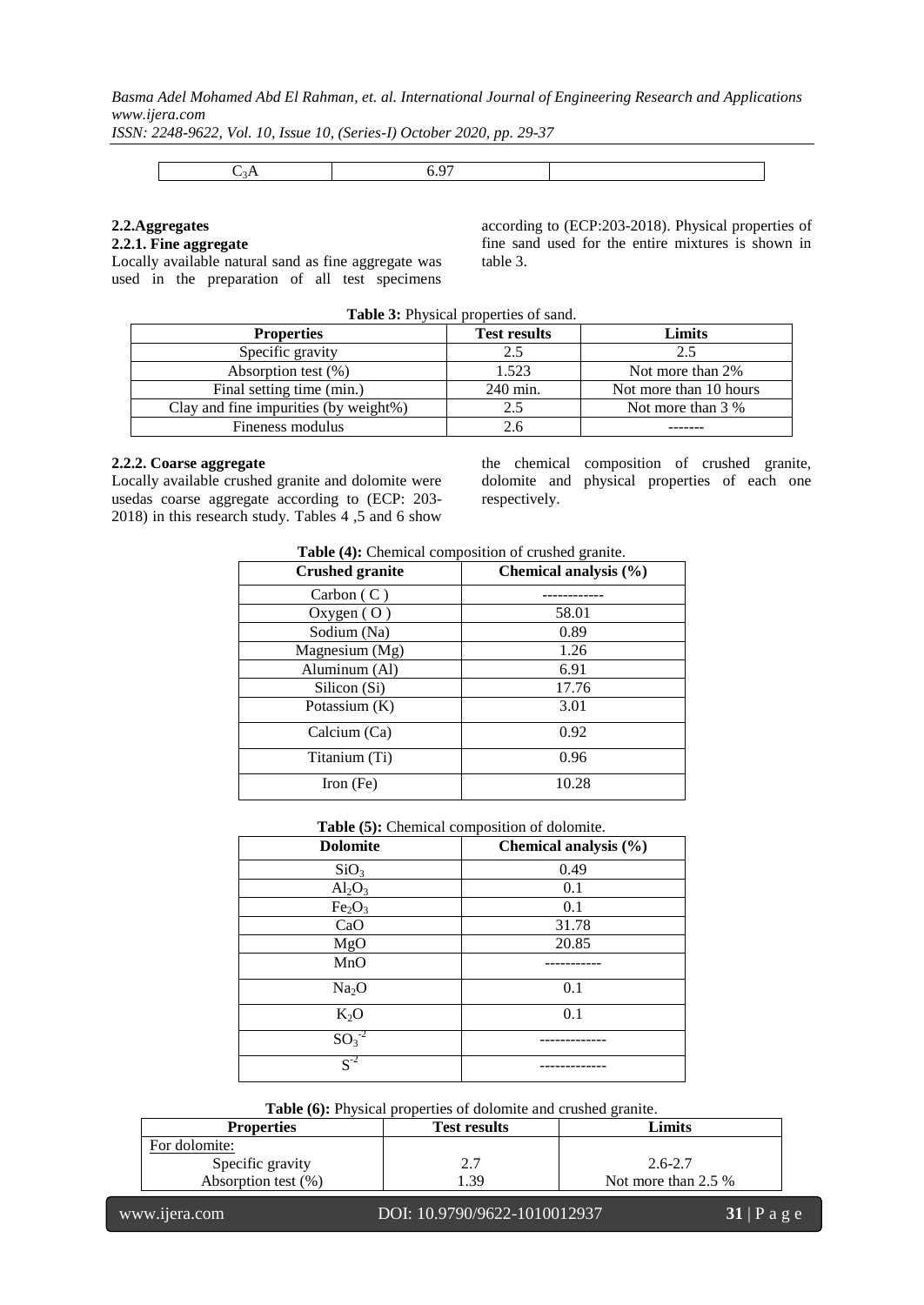| Clay and fine impurities  | 2.5               | Not more than 3% |
|---------------------------|-------------------|------------------|
| Maximum nominal size (mm) | 9.5 <sub>mm</sub> |                  |
| For crushed granite:      |                   |                  |
| Specific gravity          | 2.7               | $2.6 - 2.8$      |
| Maximum nominal size (mm) | $9.5 \text{ mm}$  |                  |

*ISSN: 2248-9622, Vol. 10, Issue 10, (Series-I) October 2020, pp. 29-37*

# **2.3. Admixtures**

# **2.3.1. Mineral admixtures**

Locally available mineral admixtures such as silica fume and quartz were used in this research work as a replacement of cement. The percentage used in silica fume was 15% by weight of cement while for quartz was 35% by weight of cement used [12]. Tables 7 and 8 illustrate the physical and chemical properties for both silica fume and quartz respectively.

| Silica fume       | Chemical analysis (%)      |
|-------------------|----------------------------|
| SiO <sub>2</sub>  | 96                         |
| FeO <sub>3</sub>  | 1.45                       |
| $Al_2O_3$         | 1.10                       |
| CaO               | 1.20                       |
| MgO               | 0.18                       |
| $K_2O$            | 1.20                       |
| Na <sub>2</sub> O | 0.45                       |
| SO <sub>3</sub>   | 0.25                       |
| $H_2O$            | 0.85                       |
|                   | <b>Physical Properties</b> |
| Color             | Grey                       |
| Specific gravity  | 2.15                       |
| Density           | 345                        |
| Particle volume   | 7000                       |

**Table 7:** Physical and chemical properties of silica fume.

| Table 8: Physical and chemical properties of quartz. |  |   |  |
|------------------------------------------------------|--|---|--|
|                                                      |  | . |  |

| Silica fume                    | Chemical analysis $(\% )$ |  |  |  |
|--------------------------------|---------------------------|--|--|--|
| SiO <sub>2</sub>               | 99                        |  |  |  |
| MgCO <sub>3</sub>              | 0.01                      |  |  |  |
| Fe <sub>2</sub> O <sub>3</sub> | 0.03                      |  |  |  |
| CaO                            | 0.03                      |  |  |  |
| $Al_2O_3$                      | 0.05                      |  |  |  |
| SO <sub>3</sub>                | 3.03                      |  |  |  |
| <b>Physical Properties</b>     |                           |  |  |  |
| Color                          | Grey                      |  |  |  |
| Specific gravity               | 2.65                      |  |  |  |

#### **2.3.2. Chemical admixtures**

Commercially available super plasticizer of type G according to ASTMC494 supplied by SIKA Company Limited in Egypt under the commercial name Sika Viscocretewas used in this study to attain workability of concrete mixes.

#### **2.4. Water**

Ordinary drinking water was also used for preparation of the desired concrete mixesand curing.

#### **III. EXPRIMENTAL WORK**

#### **3.1. Proposed mix design for reactive powder concrete**

In general, cement was partially replaced by combination of silica fume and quartz powder with different percentages. It was designed using silica fume at 15% by weight and quartz powder at 35% by weight. The control mix were developed from Portland cement, superplasticizer, fine sand, water

www.ijera.com DOI: 10.9790/9622-1010012937 **32** | P a g e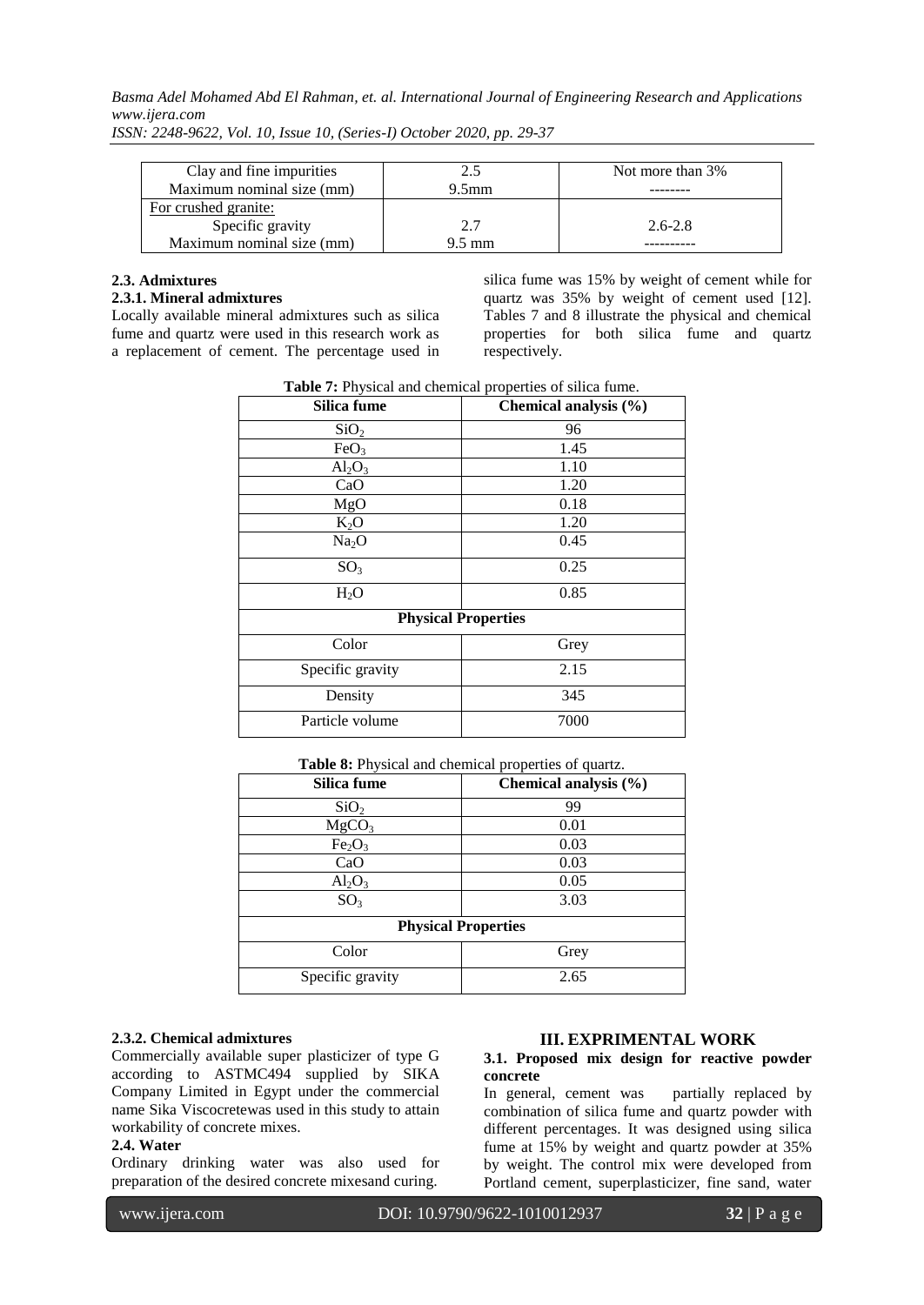*ISSN: 2248-9622, Vol. 10, Issue 10, (Series-I) October 2020, pp. 29-37*

and dolomite. For all mixes, mechanical mixing, standard water curing and uniform water-binder ratio of 0.2 were used. As shown in table 9, four Mixes were utilized including the control mix.

| Mix no | Mix description   | Mix Proportions for $1 \text{ M}^3$ of Concrete |          |          |              |          |               |          |          |
|--------|-------------------|-------------------------------------------------|----------|----------|--------------|----------|---------------|----------|----------|
|        |                   | CEM                                             | Sand     | Dolomite | Crushed      | Silica   | <b>Ouartz</b> | S.P.     | Water    |
|        |                   | $Kg/m^3$                                        | $Kg/m^3$ | $Kg/m^3$ | granite      | fume     | powder        | $Kg/m^3$ | $Kg/m^3$ |
|        |                   |                                                 |          |          | $Kg/m^3$     | $Kg/m^3$ | $Kg/m^3$      |          |          |
| M1     | 15%S.F.+35%OP     | 1000                                            | 153.8    | 546      | ------------ | 150      | 350           | 200      | 20       |
|        | + dolomite        |                                                 |          |          |              |          |               |          |          |
| M2     | 15% S.F.+35% QP   | 1000                                            | 153.8    | -------  | 546          | 150      | 350           | 200      | 20       |
|        | + crushed granite |                                                 |          |          |              |          |               |          |          |
| M3     | 15%S.F.+35%QP     | 1000                                            | 658.2    |          |              | 150      | 350           | 200      | 20       |
|        | $+$ sand only     |                                                 |          |          |              |          |               |          |          |

**Table 9:** Mix design for 1 m <sup>3</sup>RPC under this study.

#### **3.2.Specimen preparation and curing procedure**

Concrete specimens were prepared based on (ECP 4756-1/2013)by preparing watertight and non-absorbent  $100 \times 100 \times 100$  mm<sup>3</sup> cube,  $150 \times$ 300 mm<sup>3</sup> cylinder and  $100 \times 100 \times 500$  mm<sup>3</sup> prism molds.

In order to prepare specimens, dry mixing of ingredients was done for 1 min. After that, wet mixing was done by adding the water and all of superplasticizer into the mixed dry materials and was mixed for another 1 min. untila visually acceptable mix was obtained. Mechanical mixing was employed throughout the entire specimen preparations. After getting a uniform mix and placing layer by layer on molds, compaction was employed in three layers by steel compacting rod of circular cross-section having 16 mm diameter and length 600 mm with rounded ends. Once leveling of the surface was made with steel floats, the specimens were left in the molds for one-day till getting dry. After removal of specimens from the mold, the specimens were marked without damaging them. Then, standard curing of the test specimens was done till testing days for 2, 7 and 28 days in water at a temperature of  $20 \pm 2^{\circ}$ C.

# **3.3. Testing program**

For testing, before placing the test specimens centrally in the testing machine, any excess moisture from the surface of the specimen were wiped. Then, three specimens were tested for the mechanical properties of RPC as per the Egyptian Standard testing procedure for hardened concrete (ESS4756-1/2013) in High Institute for Engineering and Technology(College)- Concrete and Materials laboratory.

The compressive strength was tested by automatically controlled testing machine at constant rate of loading at the age of 2, 7 and 28 days and the tensile splitting strength at age of 28 days where standard water curing took place and the average values were reported. In addition to this, the flexural strength was determined at age of 28 days of standard water curing. For testing the flexural strength, two supporting steel rollers and one upper roller was used for applying loads in the universal testing machine at a constant load rate.

Beyond the mechanical performance, absorption test of the developed specimens concrete of all mixes were conducted in this study. For this purpose, samples were taken from each mix and dried for 24 hours in the oven at a temperature of 105±5°C after 28 days standard curing then the samples were weighted after drying after that the samples were immersed in the water for another 24 hours and weighted again then the absorption percentage for each mix was calculated according to (ESS4756-1/2013).

# **IV. RESULT AND DISCUSSION**

# **4.1.** The **effect of silica fume,quartz powder and different kinds of aggregates on mechanical properties of RPC concrete.**

Concrete is one of the most common and widely used construction materials in which its properties have been well studied at macro or structural level without fully understanding the properties of the cementitious materials at the micro level. The rapid development of the characterization techniques makes it possible to characterize cementitious materials at micro-scale level. The betterunderstanding of the structure and behavior of concrete at micro-scale could help to improve concrete properties and make concrete more durable [13]. Characteristics like, durability, impermeability and volume stability may be important in some case of designing concrete structure but strength is the most important one since an overall picture of concrete quality is being reflected by the concrete strength [14].

In this study, after partial replacement of cement by silica fume and quartz powder at 15% and 35% percentages respectively using different aggregates and testing at the respected ages, its properties were identified and investigated. The mechanical performances of the reactive powder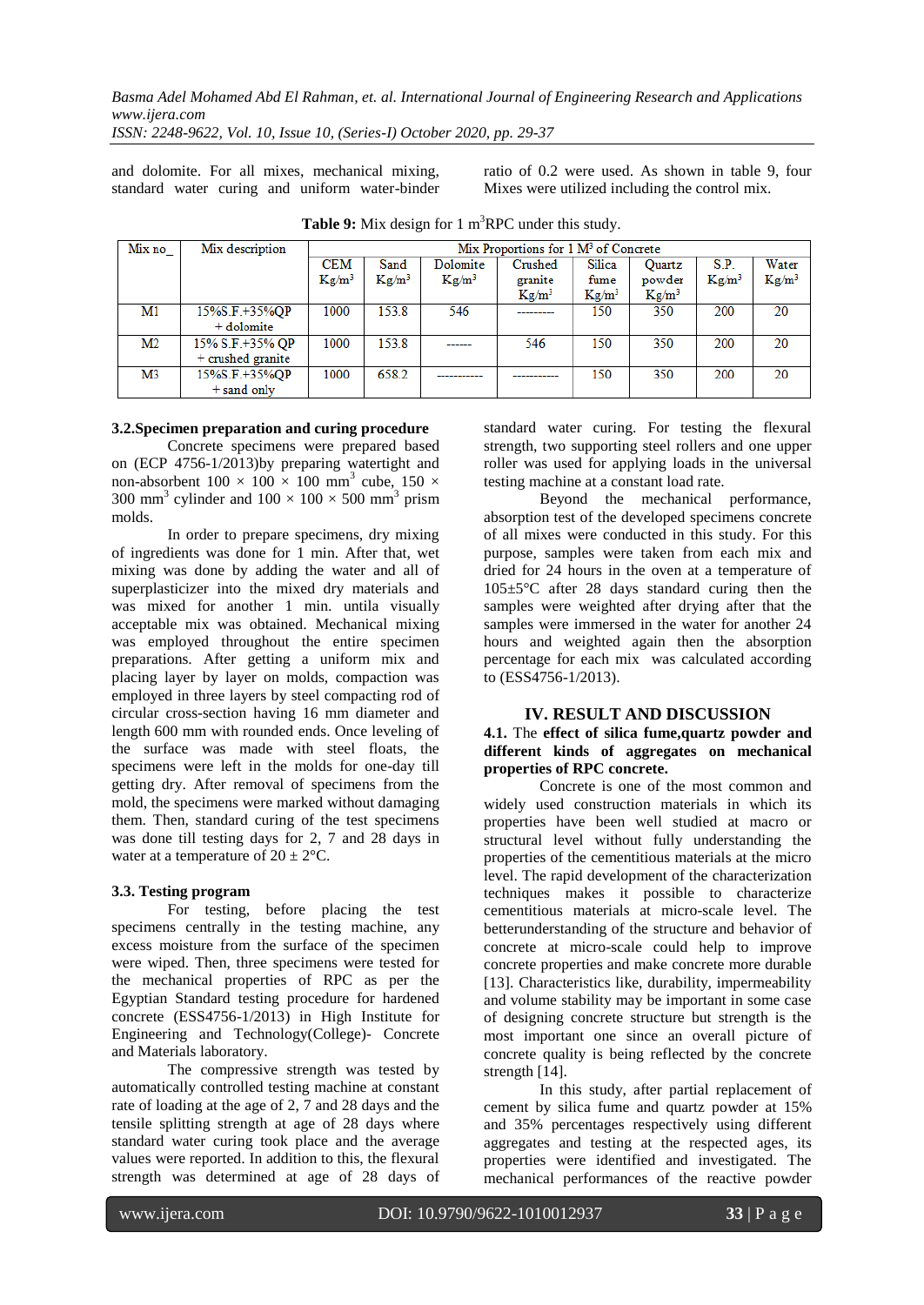*ISSN: 2248-9622, Vol. 10, Issue 10, (Series-I) October 2020, pp. 29-37*

concrete in this study were evaluated by compressive strength, split tensile and flexural strength. Table 10 shows the mechanical properties of RPC containing silica fume,quartz powder and different kinds of aggregates.

| Mix            |                    | 2 days (MPa) | 7 days (MPa) | 28 days (MPa) |          |                   |
|----------------|--------------------|--------------|--------------|---------------|----------|-------------------|
| no             |                    | Compressive  | Compressive  | Compressive   | Flexure  | Splitting tensile |
|                | Mix designation    | strength     | strength     | strength      | strength | strength          |
|                | $15\% S.F.+35\% Q$ | 38.55        | 67.95        | 139.79        | 12.00    | 15.00             |
|                | + dolomite         |              |              |               |          |                   |
| $\mathfrak{D}$ | 15% S.F.+35% Q     | 57.17        | 76.94        | 183.3         | 21.00    | 16.00             |
|                | + crushed granite  |              |              |               |          |                   |
| 3              | 15%S.F.+35%Q       | 37.76        | 57.95        | 72.67         | 17.34    | 14.15             |
|                | + sand only        |              |              |               |          |                   |

**Table 10.** Mechanical properties of RPC containing S.F., Q.P. and different kinds of aggregates.

#### **4.1.1. Compressive Strength**

Compressive strength in this study was evaluated by replacing different percentages of the proposed materials. The mean compressive strengths of three UHPC specimensincluding control mixwere presented in Figure 1.

As shown in Figure 1, the compressive strength increases with the curing age in all mix. In early age at 2 days standard curing, 57.17 MPa were observed as a maximum mean value using in mix 2 containing 15% silica fume (S.F.) and 35% quartz powder (Q.P.) and crushed granite as coarse aggregate. In7 days standard curing, 76.94 MPa maximum strength were observed in the same mix 2. Similarly, in 28 days standard curing, mix 2 gives a maximum mean compressive strength of 183.3 MPa compared to control mix by increasing improvement of 233.27%.



**Fig.1:** Compressive strength results of four mixes at different ages of curing.

# **4.1.2. Split Tensile Strength**

On the other hand, the effects of silica fume, quartz powder and different kinds of aggregates on split tensile strength of RPC were evaluated in this study. The concrete is very weak in tension due to its brittle nature and is not expected to resist the direct tension. The concrete develops cracks when subjected to tensile forces. Thus, it is necessary to determine the tensile strength of concrete to determine the load at which the concrete members may crack.

Figure 2 shows the split tensile strength of RPC produced in this study. As it was observed in Figure 2, the maximum split tensile strength were in Mix 2 containing15% silica fume (S.F.), 35% quartz powder (Q.P.) and crushed granite as coarse aggregate combinations. Compared to the control mix,203.6% greater strength were achieved at 28 days standard curing.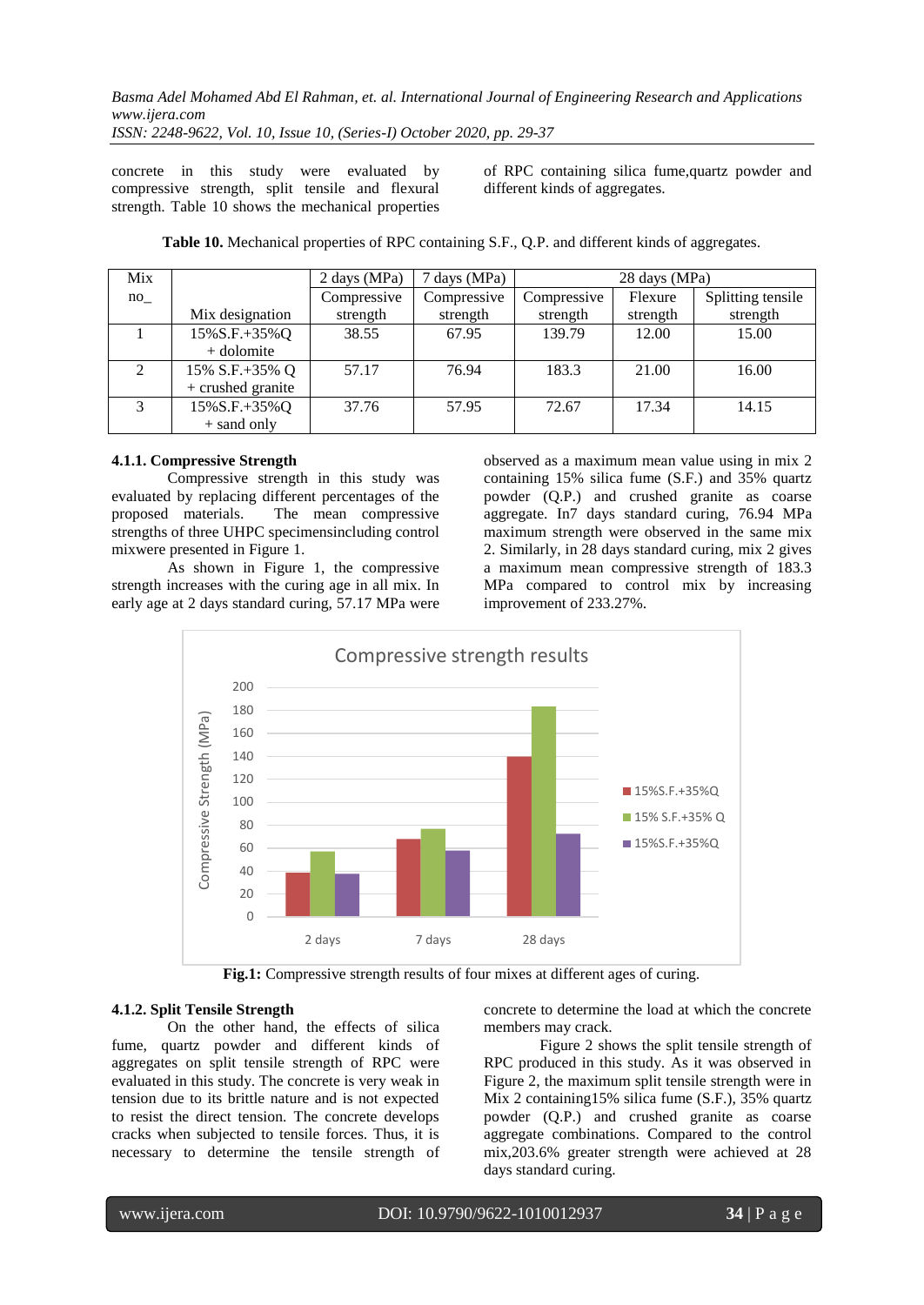*Basma Adel Mohamed Abd El Rahman, et. al. International Journal of Engineering Research and Applications www.ijera.com ISSN: 2248-9622, Vol. 10, Issue 10, (Series-I) October 2020, pp. 29-37*

#### **4.1.3. Flexural Strength**

The other mechanical strength evaluation for the developed RPC in this study was performance evaluation by flexural strength of beams. According to dictionary of construction, flexural strengthis defined as a property of a material or structural member that indicates its ability to resist failure in bending. Figure 3 shows the flexural strength of RPC containing 15% silica fume, 35% quartz powder and different kinds of aggregates including the control mix. Accordingly, a maximum flexural strength 21 MPa was observed using Mix 2. Compared to the control mix, 121.4% was improved using the series



**Fig.2:** Splitting tensile strength results of four mixesat age 28 days of curing.



**Fig.2:** Flexural strength results of four mixes at age 28 days of curing.

Accordingly, in this study the combined effect was evaluated for partial replacement of silica fume and quartz and using different kinds of aggregates in RPC development. The experimental results indicated that a mean compressive strength of 183.3MPa, flexural strength of 21 MPa as well as 16 MPa split tensile strength were developed using 15% silica fume (S.F.) and 35% quartz powder (Q.P.) and crushed granite as coarse aggregate at 28 days standard curing.

#### **4.2. The effect of silica fume, quartz powder and different kinds of aggregates on physicalproperties of RPC concrete. 4.2.1. Absorption test**

Table 11 and figure 4 illustrate the absorption results of alternative specimens of RPC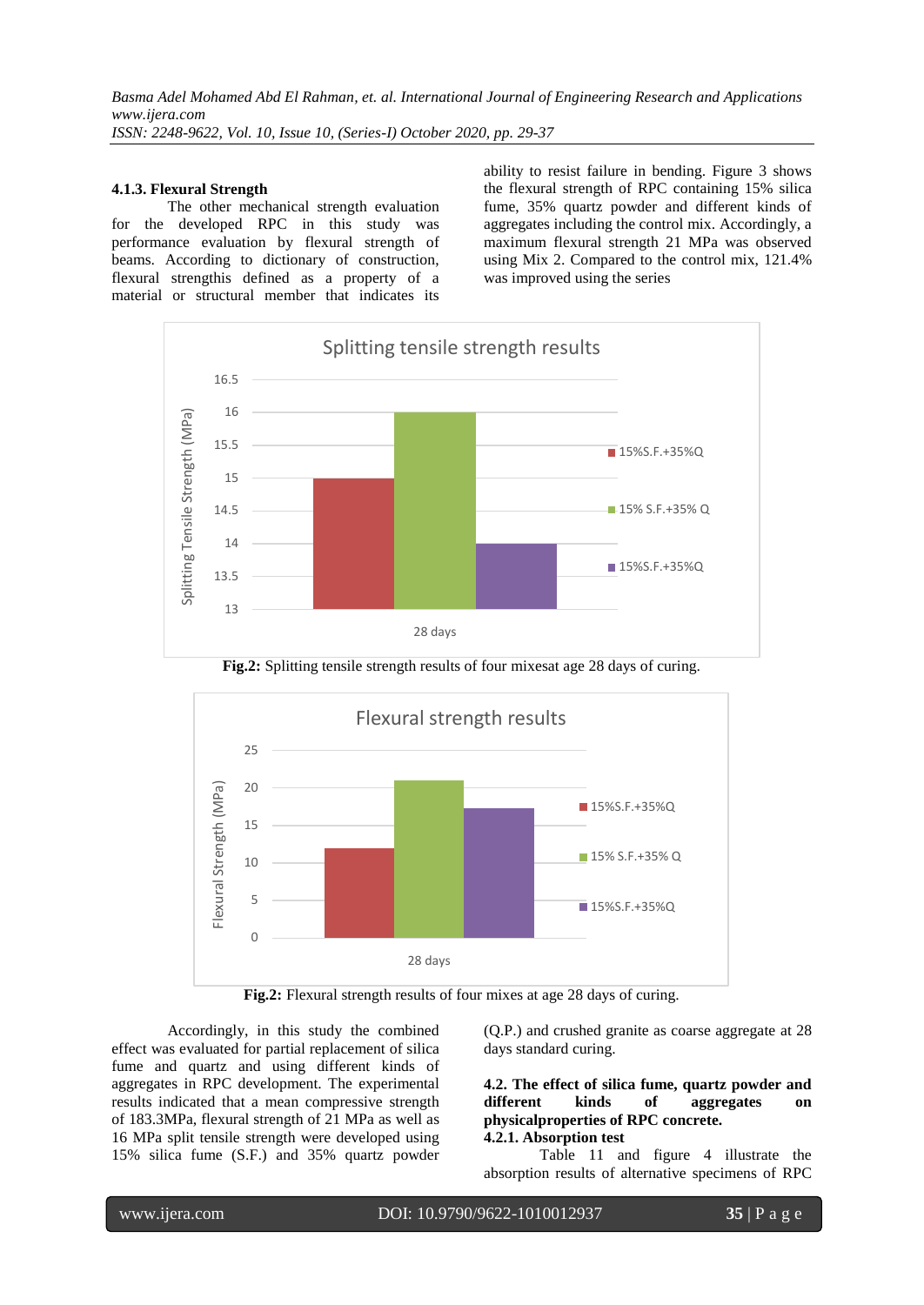*ISSN: 2248-9622, Vol. 10, Issue 10, (Series-I) October 2020, pp. 29-37*

including control ones at age of 28 days of curing.It is shown that minimum absorption result (%) was developed using 15% silica fume (S.F.) and 35%

quartz powder (Q.P.) and dolomite as coarse aggregate at 28 days standard curing. 2.174 % was conducted compared to control ones.

**Table 11.** Absorptionresults of RPC containing S.F. and Q.P. and different kinds of aggregates.

| Mix no | Mix designation                     | Absorption results (%) |
|--------|-------------------------------------|------------------------|
|        |                                     | at age 28 days         |
|        | $15\%$ S.F.+35%OP + dolomite        | 2.174                  |
|        | 15% S.F.+35% $QP$ + crushed granite | 4.440                  |
|        | $15\%$ S.F. $+35\%$ OP + sand only  | 2.270                  |



**Fig.3:** Absorption results (%) of four mixesat age28 days of curing.

# **V. CONCLUSIONS**

This study was conducted to evaluate the mechanical and physical properties of RPC containing silica fume and quartz powderas partial replacement of cement as well as different kinds of aggregates. Standard curing was adopted for this study. Accordingly, the following conclusions can be drawn:

 In allRPC mix designs, good pozzolanic effect and good density were observed.

 The mechanical properties of RPC were increased with the curing age. Accordingly, for partial replacements of cement by silica fume and quartz powder using different kinds of aggregates,183.3 MPa compressive strength, 16 MPa tensile splitting strength and 21 MPa flexural strength were observed after 28 days standard curing for mix containing 15% silica fume (S.F.) and 35% quartz powder (Q.P.) and crushed granite as coarse aggregate.

 Good absorption percentage was observed from the absorption analysis. Hence, for partial replacements of cement by silica fume and quartz powder using different kinds of aggregates, 2.174% was achieved for the mix containing 15% silica

fume (S.F.) and 35% quartz powder (Q.P.) and dolomite as coarse aggregate at 28 days standard curing.

*Declarations Availabilityofdataandmaterials* Notapplicable. *Competinginterests* Not Applicable. *Funding* Not applicable. *Authors'contributions* Not applicable. *Acknowledgment* The author would like to thank Mansoura High Institute for Engineering and Technology, Mansoura, Egypt for its help in providing the necessary facilities needed to perform this research. *Authors'information* Not applicable.

# **REFERENCES**

[1]. J. Tikkanen, "Effects of mineral powders on hydration process and hydration products in